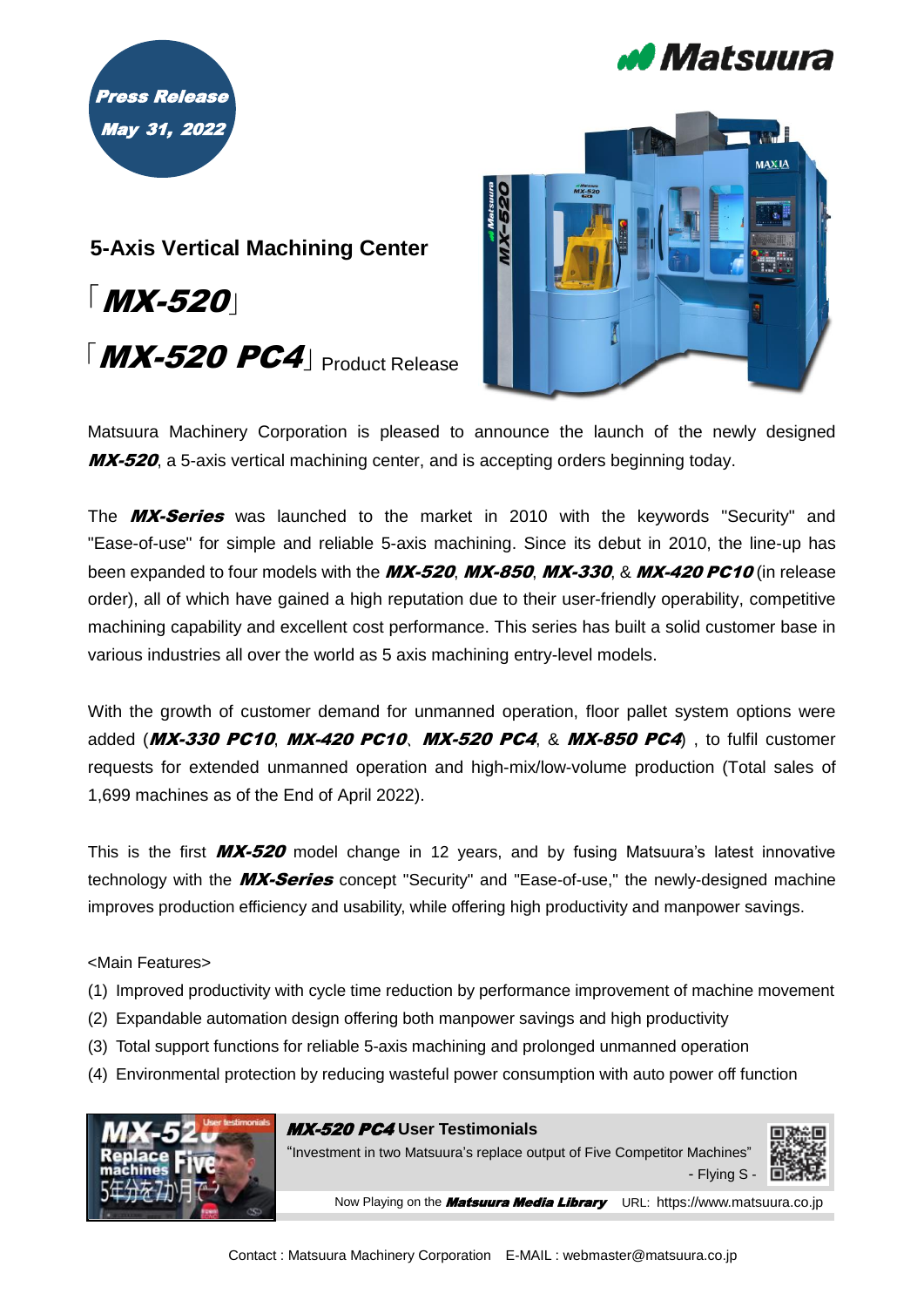

To reduce a cycle time that has a direct influence over the productivity of customers, the newly designed MX-520 achieved a cycle time reduction of 10% or more (compared to conventional model) by improving the 4/5 axis rapid traverse rate to 33/50min<sup>-1</sup> (conventional to 17/33min<sup>-1</sup>) and the performance of machine movement. **High Productivity with Cycle Time Reduction by Machine Movement Performance Improvement**





| <u>i</u> iviateriali |  |
|----------------------|--|
| [Number of tools]    |  |
| [Spindle speed]      |  |

[Material]

12 tools 2,000~12,000min-1 Aluminum (147x120x60mm) [5.78x4.72x2.36in.]

| *Data is not intended to guarantee the performance. |             |              |  |  |  |
|-----------------------------------------------------|-------------|--------------|--|--|--|
| Cycle time                                          | Current     | Model Change |  |  |  |
| 4/5 axis indexing                                   | 56min 00sec | 49min 56sec  |  |  |  |
| Simultaneous 5 axis                                 | 37min 08sec | 32min 24sec  |  |  |  |
| Total                                               | 93min 08sec | 82min 20sec  |  |  |  |

**10% reduction**

## **Manpower Savings and High Productivity: Capable of High-Variation/Low-Volume Production and Prolonged Unmanned Operation**

To solve labor shortages in your workplace, the  $M\chi$ -520 can optionally build as a simple automation system with PC4 (floor pallet system) and 90/120 tool magazine, while easily achieving unmanned operation with a small footprint. In addition, the  $MX-520$  and our high-end model, the  $MAM72-52V$ **PC15** (530 tool magazine at maximum) both utilize the same pallets, making it easy to smoothly step up to full-spec automation. A new 15,000 min<sup>-1</sup> is added to the spindle lineup, increasing the options for various machining to meet customer demands.

## **Maximum Functionality and Optimized Performance for Fully Automated 5-axis Machining**

The Matsuura original collision prevention function (Intelligent Protection System) is installed as standard on the NC screen. Previously requiring an external PC, this function prevents collision from programming errors during auto operation and human errors during manual operation. To support unmanned operation at night and on weekends, "Operation Status Monitoring Function" is installed as standard for visualizing operation status on the NC screen. "Machine Information Output (MT Connect)" can be selected as an option for visualizing the operation status of the entire factory, including machines from other manufacturers. "Matsuura Remote Monitoring System," which enables operation status monitoring and pallet schedule editing remotely and, "Coolant Management System," which automatically manages and refills coolant are also available as options. As part of Matsuura's environmental commitment to reduce energy costs, wasteful power consumption is reduced by a new standard function that automatically turns off the machine power, when not in use, to increase your shop's productivity.